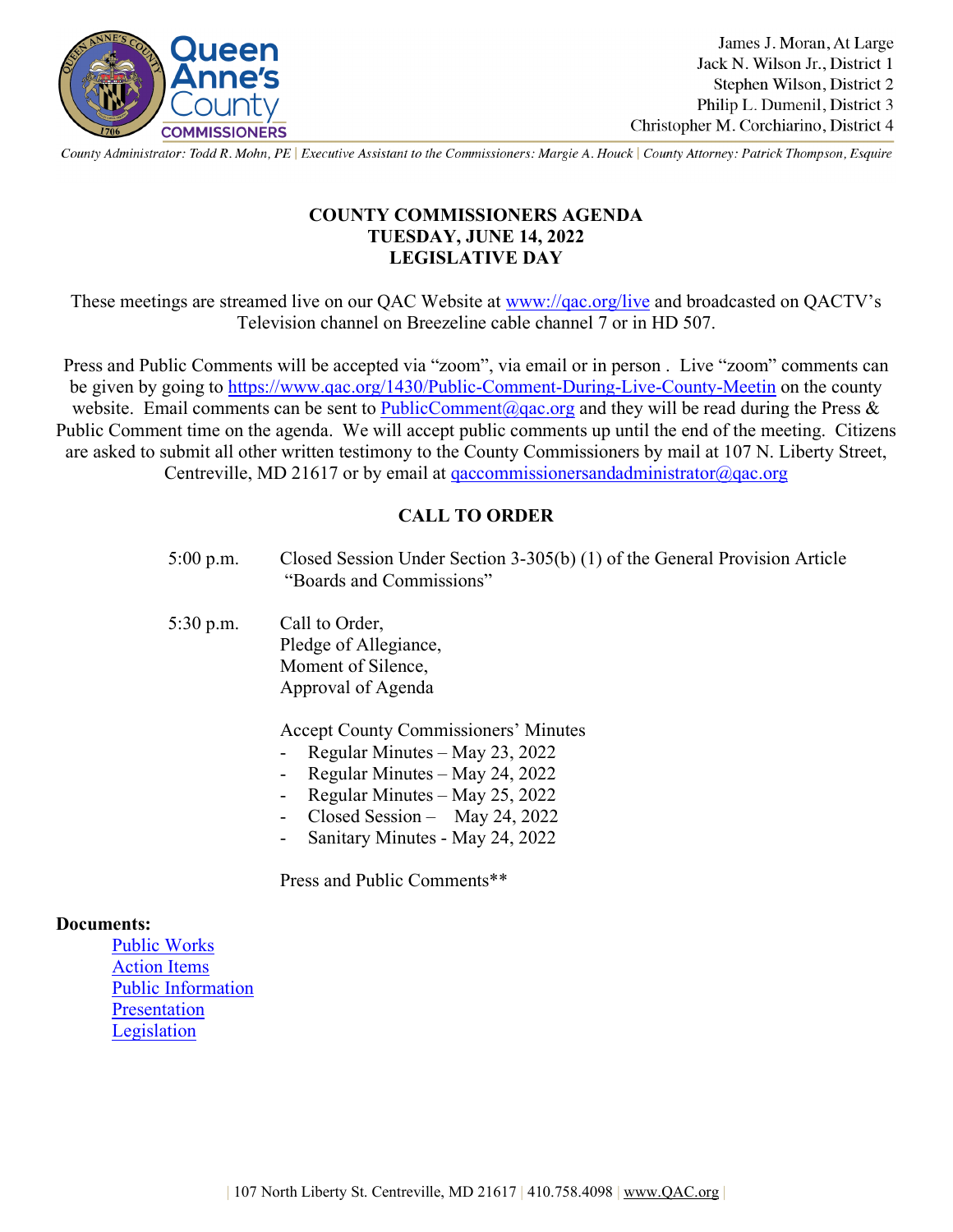#### **PRESENTATIONS**

5:40 p.m. Mr. Dan Schneckenburger, Executive Director of Upper Shore Workforce Investment Board "Introduction of the New Executive Director"

5:50 p.m. Ms. Stephanie Mackenzie "Teacher of the Year 2020/21 Proclamation

## **LEGISLATIVE**

6:00 p.m. Ms. Donna Landis-Smith Agricultural Preservation: Public Hearing

> Florence Nash Lednam Trustee Third Election District Tax Map 52 Parcel  $11 - 197.08$  acres

Lowin Farms LLC Third Election District Tax Map  $68$  Parcel  $1 - 133.0$  acres

C. Temple Rhodes Jr. Trustee and Patricia A. Rhodes Trustee Third Election District Tax Map 43 Parcel 7 Lot 1 and Lot  $3 - 138.178$  acres

> Benjamin G. and Jane E. Stanton Second Election District Tax Map 30 Parcel  $23 - 47.0$  acres

Ralph C. and April D. Whaley Jr. Fifth Election District Tax Map 60 Parcel  $10 - 316.34$  acres

Ralph C. and April D. Whaley Jr. Seventh Election District Tax Map 12 Parcel 184 – 140.43 acres

## **PRESENTATIONS**

- 6:15 p.m. Ms. Beverly Churchill, Director of Human Resources Mr. Stuart M. Sutley, MBA Bolton Innovation Group Practice Leader "Everside Health"
- 6:30 p.m. Mr. Bruce Bereano "2022 Legislative Review"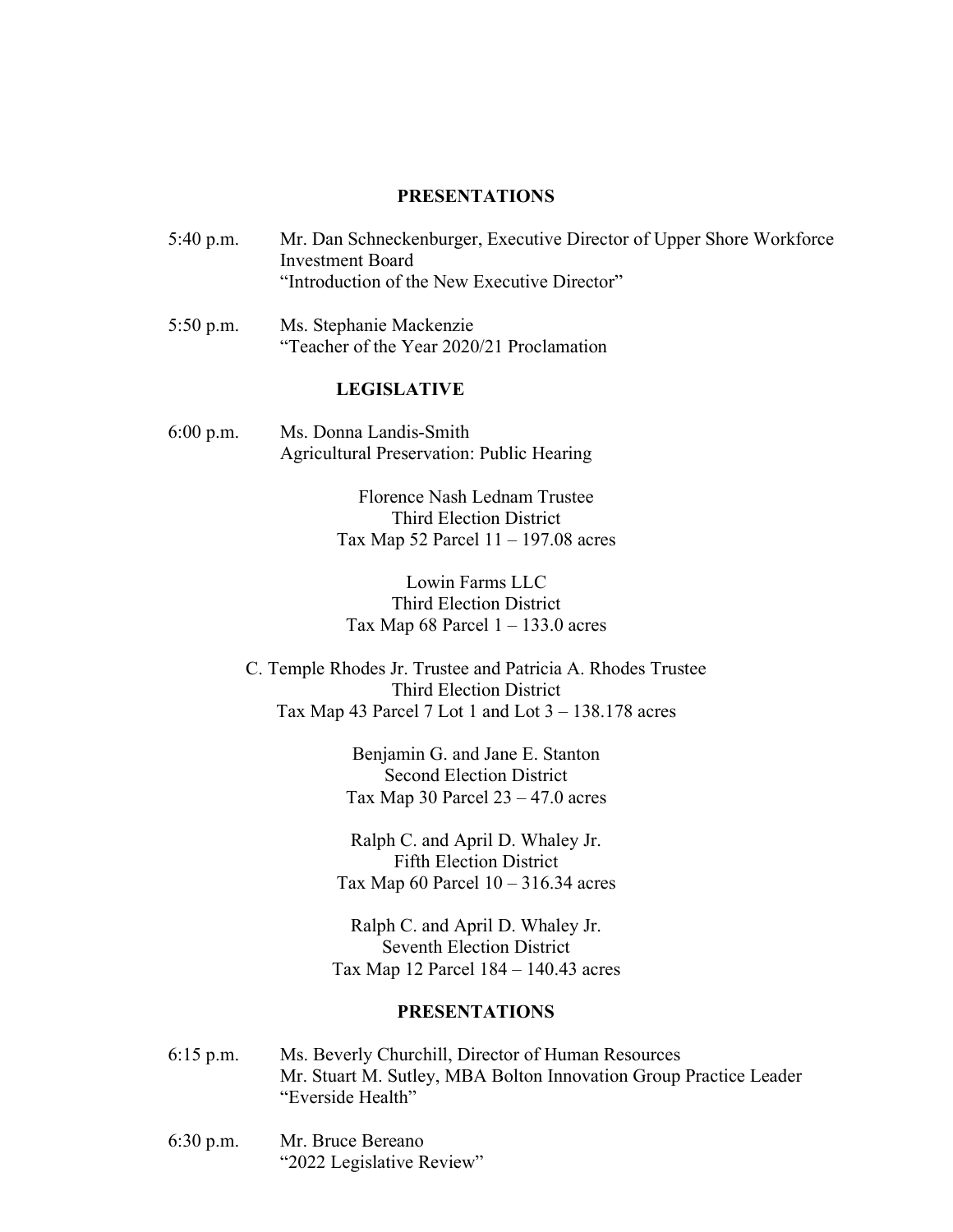## **NEW BUSINESS**

## 6:55 p.m. DEPARTMENT OF PUBLIC WORKS

### SANITARY

1. SKI Sewer Phase 4 Engineering Bid 1 of 2: Community Mains

## SOLID WASTE

- 1. Systematic Replacement of Equipment for FY23 -Compactors
- 2. Systematic Replacement of Fleet Equipment Roll Off Truck

## ROADS

1. Virginia Road, Request for Public Hearing: Private to Public Road Upgrade

#### ADMINISTRATION

1. Cooperative Agreement between Maryland Department of Agriculture and Queen Anne's County- Noxious Weeds

7:10 p.m. Mr. Todd Mohn, P.E.

"Presentation of Documents for Signatures and Weekly Correspondence" Action

- 1. Character Counts Proclamation Pillar of the Month "Fairness"
- 2. Extension Request for Citizen Sponsored Text Amendments
- #22-02, #22-03, #22-05, #22-06 and #22-07
- 3. Kent Narrows Development Foundation Draw on 570 Fund
- 4. Education Assistance Policy Updae
- 5. Maryland Transit Administration FY22 ARPA Operating and Capital Grants
- 6. Bay Bridge Run 2022 MOU with MDTA and Corrigan Sports Enterprises, Inc.
- 7. Maryland Association of Counties FY2023 Budget & Annual Dues
- 8. Turf Tech GPS-Sports Trag Line Marking Painter Purchase
- 9. Butler –Minor Subdivision #22-01-0283 Legal Documents Amended

Perpetual Protective Agreement Deed of Forest Conservation Easement

- 10. Transfer and Participation Agreement for LEOPS
- 11. Budget Amendment #CC-35 Crisis Response & Intervention
- 13. Budget Amendment #CC-36 Athletic Fields
- 14. Budget Amendment #CC-37 Tournament Fields
- 15. Budget Amendment #CC-39 State POS
- 16. Budget Amendment #CC-40 Trail Development
- 17. Budget Amendment #CC-41 Cross County Connector Trail
- 18. Budget Amendment #CC-42 Kent Narrows Improvements